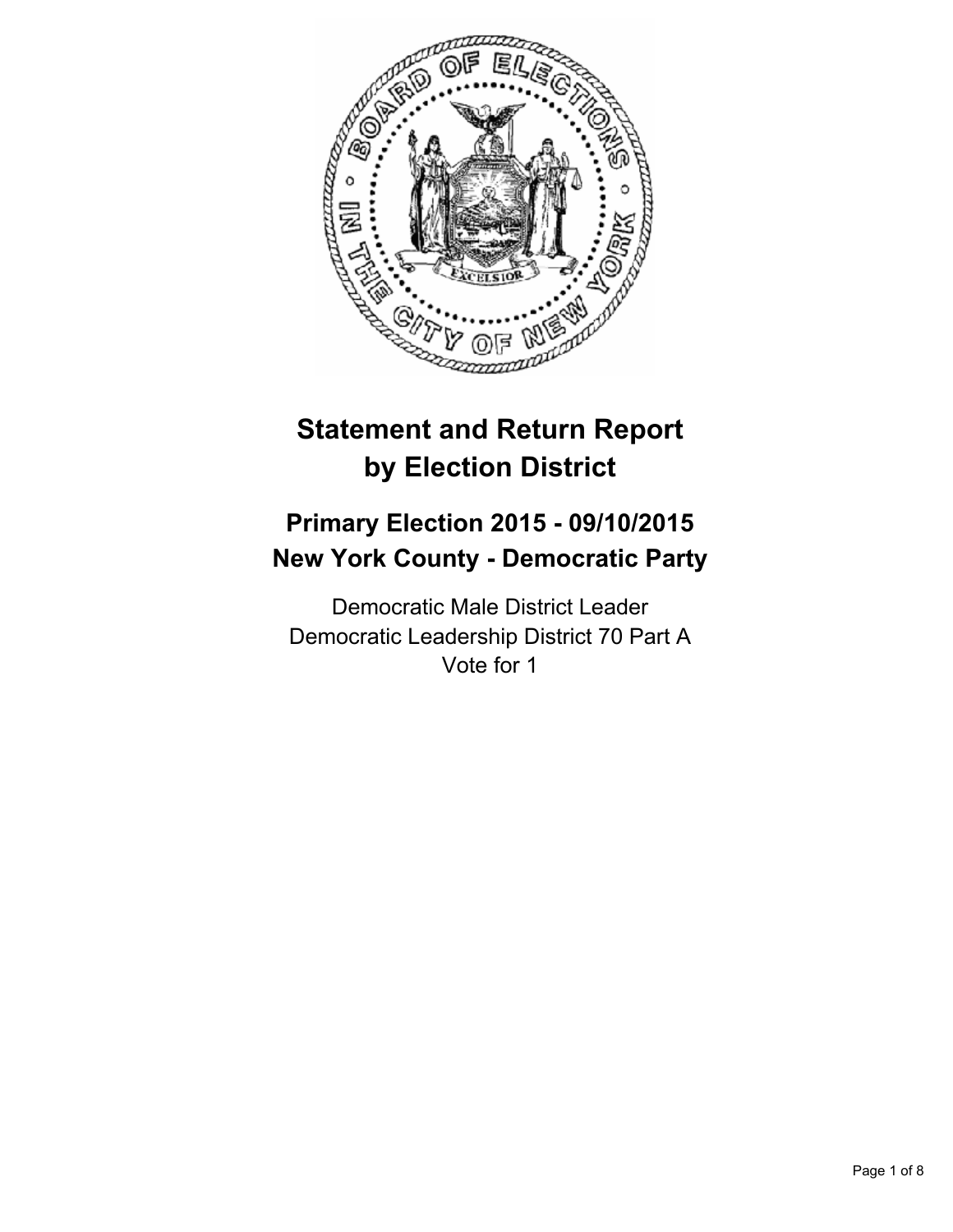

| PUBLIC COUNTER                                           | 60 |
|----------------------------------------------------------|----|
| ABSENTEE/MILITARY                                        | 3  |
| AFFIDAVIT                                                | 0  |
| Total Ballots                                            | 63 |
| Less - Inapplicable Federal/Special Presidential Ballots | 0  |
| <b>Total Applicable Ballots</b>                          | 63 |
| WILLIAM A. ALLEN                                         | 24 |
| VINCENT SCOTT MORGAN                                     | 19 |
| <b>Total Votes</b>                                       | 43 |
| Unrecorded                                               | 20 |

## **002/70**

| PUBLIC COUNTER                                           | 30 |
|----------------------------------------------------------|----|
| ABSENTEE/MILITARY                                        | 0  |
| AFFIDAVIT                                                |    |
| Total Ballots                                            | 31 |
| Less - Inapplicable Federal/Special Presidential Ballots | 0  |
| <b>Total Applicable Ballots</b>                          | 31 |
| WILLIAM A. ALLEN                                         | 17 |
| VINCENT SCOTT MORGAN                                     | 7  |
| <b>Total Votes</b>                                       | 24 |
| Unrecorded                                               | 7  |

## **003/70**

| <b>PUBLIC COUNTER</b>                                    | 59 |
|----------------------------------------------------------|----|
| ABSENTEE/MILITARY                                        | 5  |
| AFFIDAVIT                                                |    |
| <b>Total Ballots</b>                                     | 65 |
| Less - Inapplicable Federal/Special Presidential Ballots | 0  |
| <b>Total Applicable Ballots</b>                          | 65 |
| <b>WILLIAM A. ALLEN</b>                                  | 34 |
| <b>VINCENT SCOTT MORGAN</b>                              | 14 |
| UNATTRIBUTABLE WRITE-IN (WRITE-IN)                       |    |
| <b>Total Votes</b>                                       | 49 |
| Unrecorded                                               | 16 |

| 76 |
|----|
| 4  |
| 0  |
| 80 |
| 0  |
| 80 |
| 36 |
| 17 |
|    |
| 54 |
| 26 |
|    |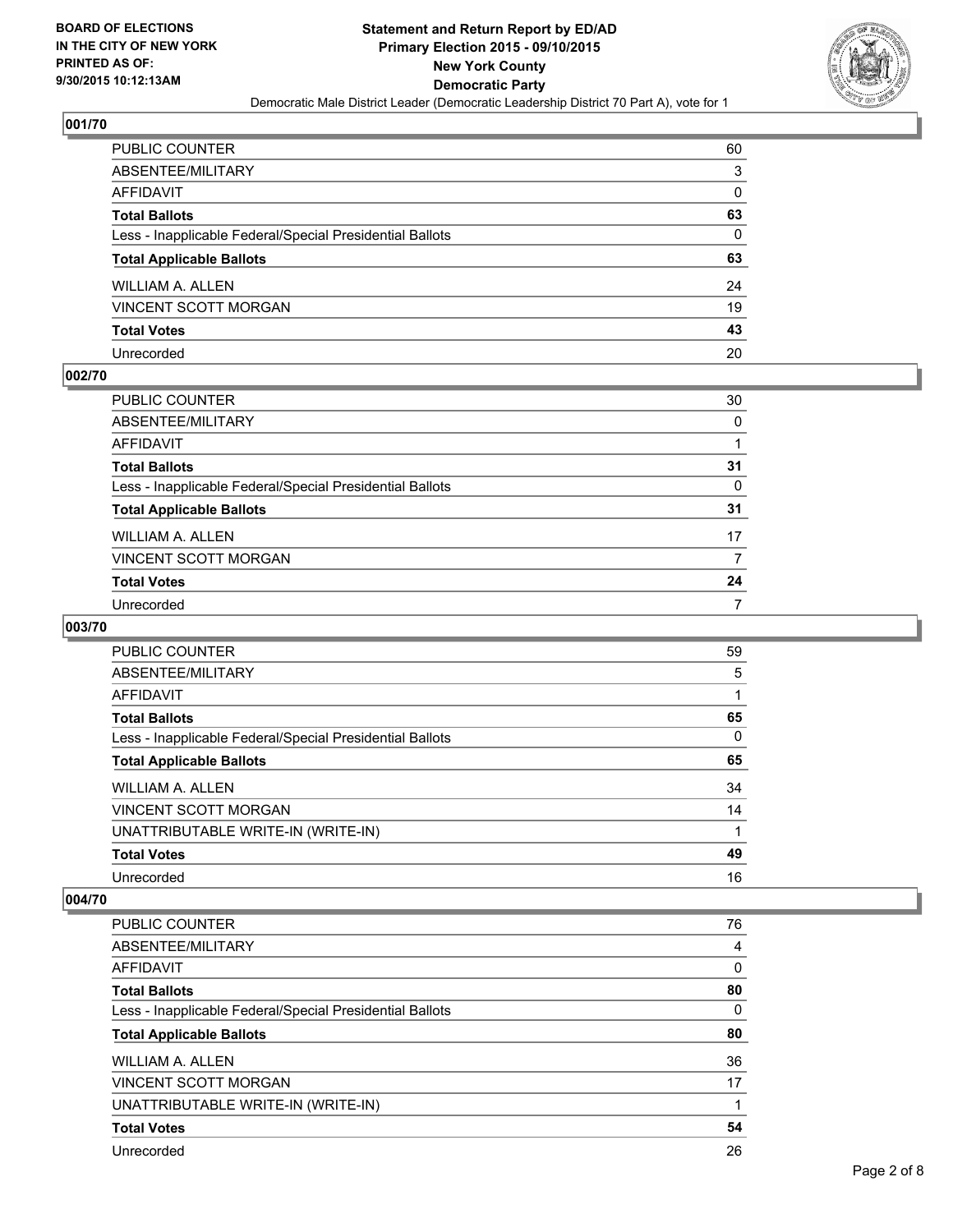

| PUBLIC COUNTER                                           | 96 |
|----------------------------------------------------------|----|
| ABSENTEE/MILITARY                                        | 0  |
| AFFIDAVIT                                                | 0  |
| <b>Total Ballots</b>                                     | 96 |
| Less - Inapplicable Federal/Special Presidential Ballots | 0  |
| <b>Total Applicable Ballots</b>                          | 96 |
| WILLIAM A. ALLEN                                         | 62 |
| VINCENT SCOTT MORGAN                                     | 18 |
| DAN CLARK (WRITE-IN)                                     |    |
| <b>Total Votes</b>                                       | 81 |
| Unrecorded                                               | 15 |

#### **007/70**

| PUBLIC COUNTER                                           | 56 |
|----------------------------------------------------------|----|
| ABSENTEE/MILITARY                                        | 4  |
| AFFIDAVIT                                                |    |
| <b>Total Ballots</b>                                     | 61 |
| Less - Inapplicable Federal/Special Presidential Ballots | 0  |
| <b>Total Applicable Ballots</b>                          | 61 |
| <b>WILLIAM A. ALLEN</b>                                  | 29 |
| <b>VINCENT SCOTT MORGAN</b>                              | 16 |
| <b>Total Votes</b>                                       | 45 |
| Unrecorded                                               | 16 |
|                                                          |    |

#### **008/70**

| <b>PUBLIC COUNTER</b>                                    | 60 |
|----------------------------------------------------------|----|
| ABSENTEE/MILITARY                                        | 6  |
| AFFIDAVIT                                                | 0  |
| <b>Total Ballots</b>                                     | 66 |
| Less - Inapplicable Federal/Special Presidential Ballots | 0  |
| <b>Total Applicable Ballots</b>                          | 66 |
| WILLIAM A. ALLEN                                         | 35 |
| <b>VINCENT SCOTT MORGAN</b>                              | 8  |
| <b>Total Votes</b>                                       | 43 |
| Unrecorded                                               | 23 |

| <b>PUBLIC COUNTER</b>                                    | 104      |
|----------------------------------------------------------|----------|
| ABSENTEE/MILITARY                                        | 2        |
| AFFIDAVIT                                                | 2        |
| <b>Total Ballots</b>                                     | 108      |
| Less - Inapplicable Federal/Special Presidential Ballots | $\Omega$ |
| <b>Total Applicable Ballots</b>                          | 108      |
| WILLIAM A. ALLEN                                         | 48       |
| <b>VINCENT SCOTT MORGAN</b>                              | 46       |
| <b>Total Votes</b>                                       | 94       |
|                                                          |          |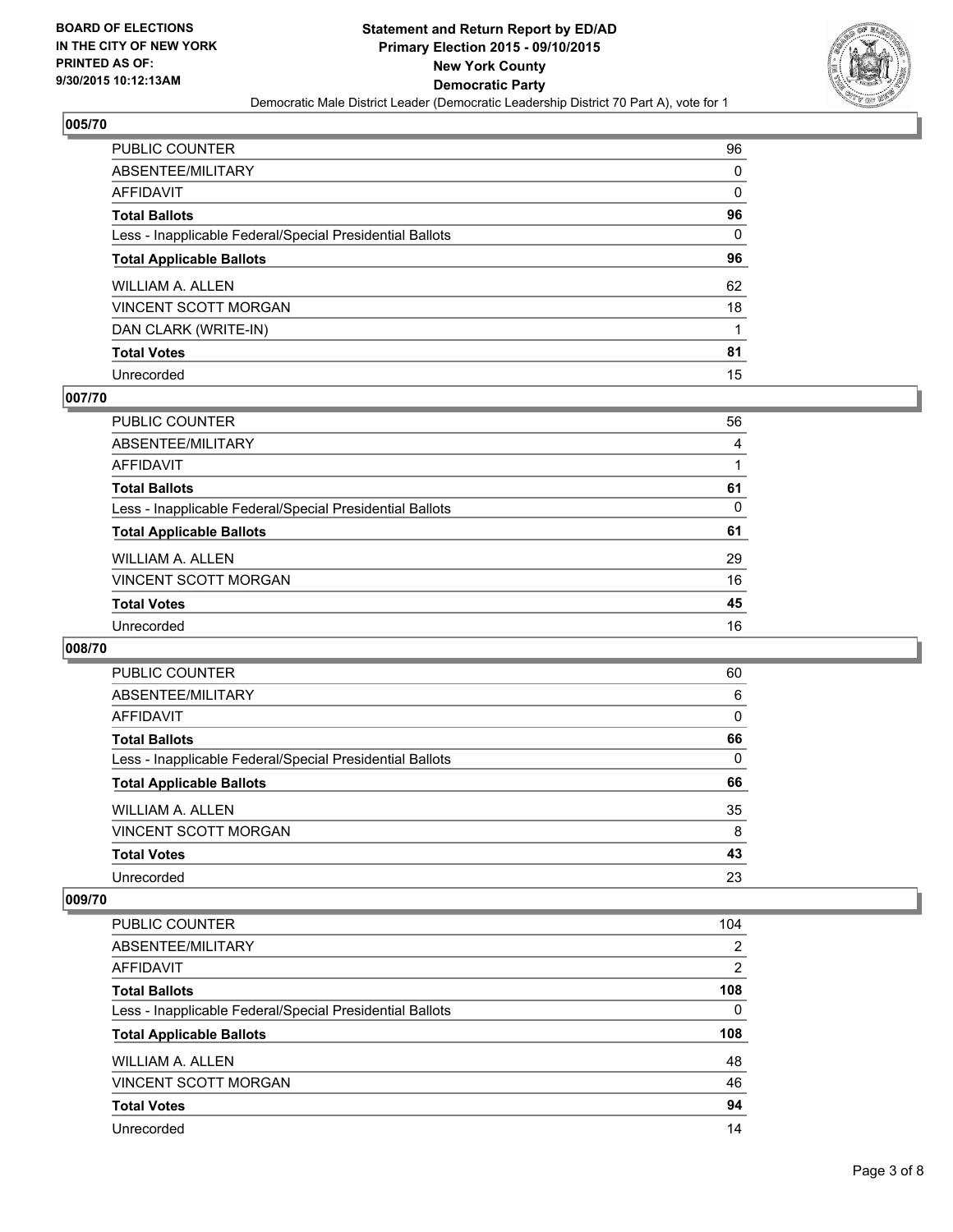

| PUBLIC COUNTER                                           | 105 |
|----------------------------------------------------------|-----|
| ABSENTEE/MILITARY                                        | 6   |
| AFFIDAVIT                                                | 2   |
| <b>Total Ballots</b>                                     | 113 |
| Less - Inapplicable Federal/Special Presidential Ballots | 0   |
| <b>Total Applicable Ballots</b>                          | 113 |
| WILLIAM A. ALLEN                                         | 63  |
| VINCENT SCOTT MORGAN                                     | 25  |
| <b>Total Votes</b>                                       | 88  |
| Unrecorded                                               | 25  |

#### **012/70**

| PUBLIC COUNTER                                           | 26              |
|----------------------------------------------------------|-----------------|
| ABSENTEE/MILITARY                                        | 3               |
| AFFIDAVIT                                                | $\mathbf{0}$    |
| Total Ballots                                            | 29              |
| Less - Inapplicable Federal/Special Presidential Ballots | $\mathbf{0}$    |
| <b>Total Applicable Ballots</b>                          | 29              |
| WILLIAM A. ALLEN                                         | 12 <sup>2</sup> |
| VINCENT SCOTT MORGAN                                     | 10              |
| Total Votes                                              | $22 \,$         |
| Unrecorded                                               | 7               |

## **013/70**

| PUBLIC COUNTER                                           | 61 |
|----------------------------------------------------------|----|
| ABSENTEE/MILITARY                                        |    |
| AFFIDAVIT                                                |    |
| <b>Total Ballots</b>                                     | 63 |
| Less - Inapplicable Federal/Special Presidential Ballots | 0  |
| <b>Total Applicable Ballots</b>                          | 63 |
| <b>WILLIAM A. ALLEN</b>                                  | 40 |
| <b>VINCENT SCOTT MORGAN</b>                              | 12 |
| <b>Total Votes</b>                                       | 52 |
| Unrecorded                                               | 11 |

| <b>PUBLIC COUNTER</b>                                    | 39 |
|----------------------------------------------------------|----|
| ABSENTEE/MILITARY                                        |    |
| AFFIDAVIT                                                | 0  |
| <b>Total Ballots</b>                                     | 40 |
| Less - Inapplicable Federal/Special Presidential Ballots | 0  |
| <b>Total Applicable Ballots</b>                          | 40 |
| <b>WILLIAM A. ALLEN</b>                                  | 25 |
| <b>VINCENT SCOTT MORGAN</b>                              | 8  |
| <b>Total Votes</b>                                       | 33 |
| Unrecorded                                               |    |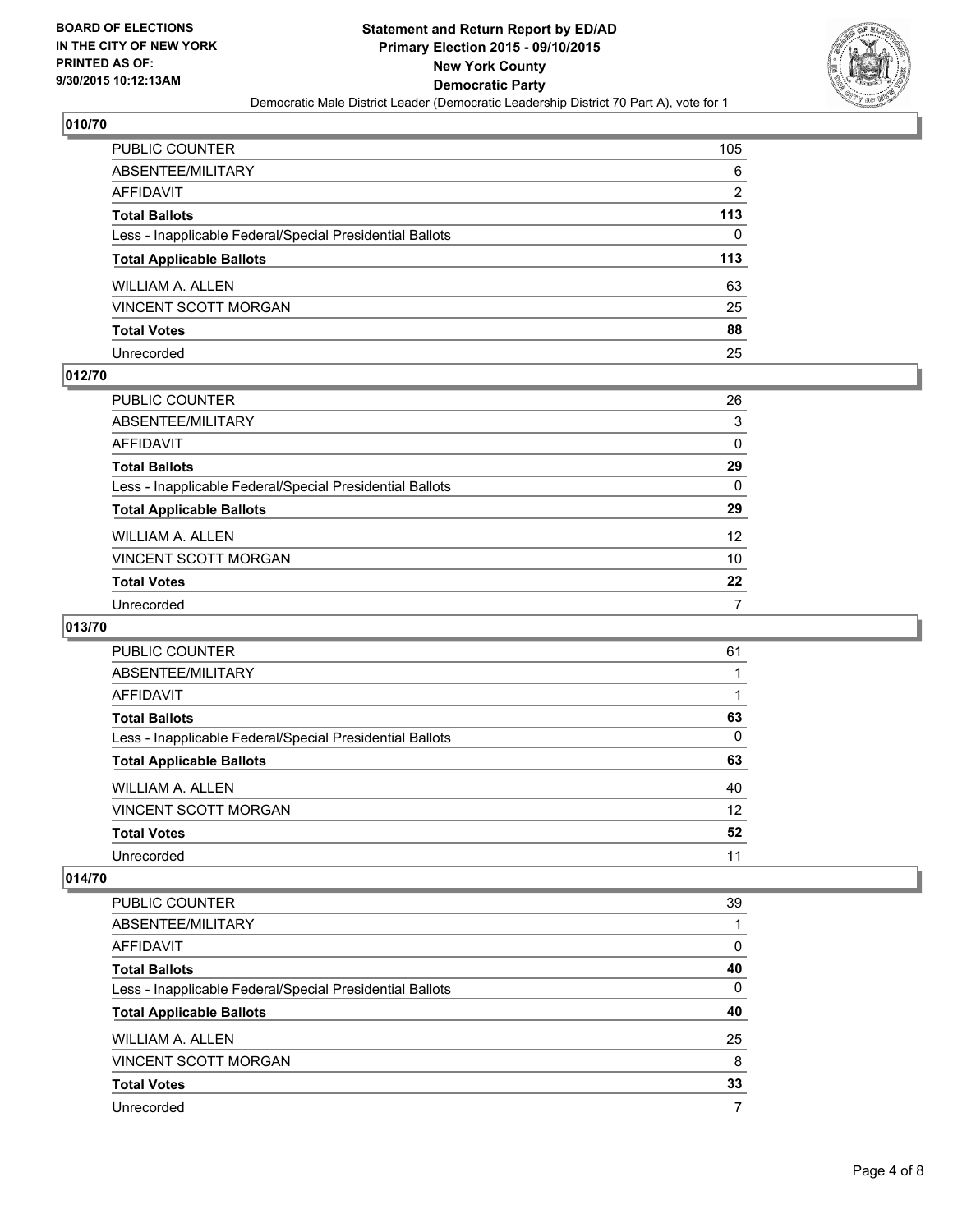

| PUBLIC COUNTER                                           | 58 |
|----------------------------------------------------------|----|
| ABSENTEE/MILITARY                                        | 2  |
| AFFIDAVIT                                                | 0  |
| Total Ballots                                            | 60 |
| Less - Inapplicable Federal/Special Presidential Ballots | 0  |
| <b>Total Applicable Ballots</b>                          | 60 |
| WILLIAM A. ALLEN                                         | 32 |
| VINCENT SCOTT MORGAN                                     | 13 |
| <b>Total Votes</b>                                       | 45 |
| Unrecorded                                               | 15 |

#### **016/70**

| 57 |
|----|
| 4  |
|    |
| 62 |
| 0  |
| 62 |
| 37 |
| 18 |
| 55 |
| 7  |
|    |

## **017/70**

| <b>PUBLIC COUNTER</b>                                    | 39 |
|----------------------------------------------------------|----|
| ABSENTEE/MILITARY                                        | 0  |
| AFFIDAVIT                                                |    |
| <b>Total Ballots</b>                                     | 40 |
| Less - Inapplicable Federal/Special Presidential Ballots | 0  |
| <b>Total Applicable Ballots</b>                          | 40 |
| <b>WILLIAM A. ALLEN</b>                                  | 16 |
| <b>VINCENT SCOTT MORGAN</b>                              | 14 |
| <b>Total Votes</b>                                       | 30 |
| Unrecorded                                               | 10 |
|                                                          |    |

| <b>PUBLIC COUNTER</b>                                    | 25 |
|----------------------------------------------------------|----|
| ABSENTEE/MILITARY                                        |    |
| <b>AFFIDAVIT</b>                                         |    |
| <b>Total Ballots</b>                                     | 27 |
| Less - Inapplicable Federal/Special Presidential Ballots | 0  |
| <b>Total Applicable Ballots</b>                          | 27 |
| WILLIAM A. ALLEN                                         | 13 |
| <b>VINCENT SCOTT MORGAN</b>                              | 5  |
| <b>Total Votes</b>                                       | 18 |
| Unrecorded                                               | 9  |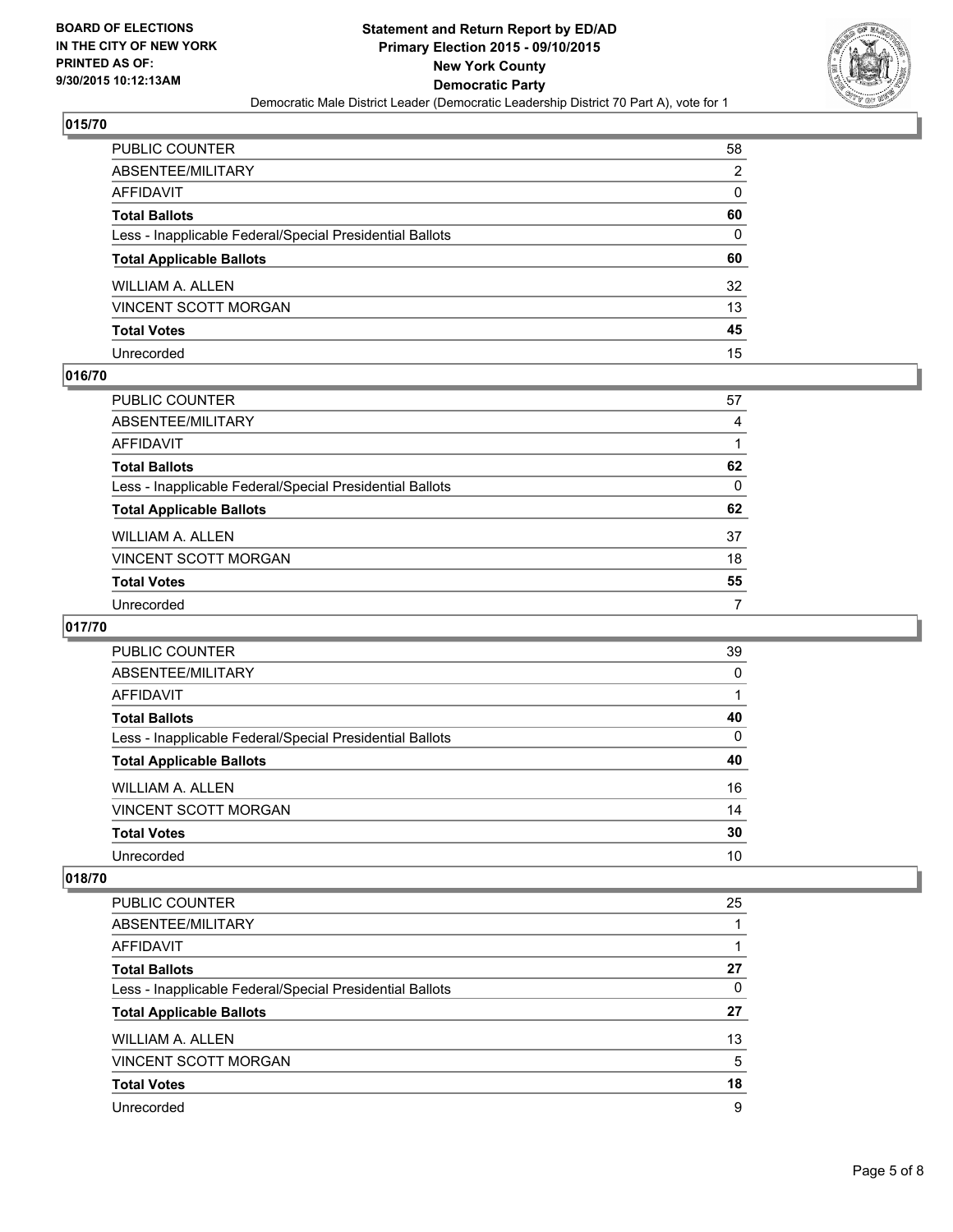

| PUBLIC COUNTER                                           | 32               |
|----------------------------------------------------------|------------------|
| ABSENTEE/MILITARY                                        | 3                |
| AFFIDAVIT                                                | 0                |
| <b>Total Ballots</b>                                     | 35               |
| Less - Inapplicable Federal/Special Presidential Ballots | 0                |
| <b>Total Applicable Ballots</b>                          | 35               |
| WILLIAM A. ALLEN                                         | 15               |
| VINCENT SCOTT MORGAN                                     | 7                |
| <b>Total Votes</b>                                       | $22\phantom{.0}$ |
| Unrecorded                                               | 13               |

## **021/70**

| PUBLIC COUNTER                                           | 42       |
|----------------------------------------------------------|----------|
| ABSENTEE/MILITARY                                        | 5        |
| AFFIDAVIT                                                |          |
| Total Ballots                                            | 48       |
| Less - Inapplicable Federal/Special Presidential Ballots | $\Omega$ |
| <b>Total Applicable Ballots</b>                          | 48       |
| WILLIAM A. ALLEN                                         | 24       |
| VINCENT SCOTT MORGAN                                     | 13       |
| Total Votes                                              | 37       |
| Unrecorded                                               | 11       |

#### **022/70**

| PUBLIC COUNTER                                           | 32 |
|----------------------------------------------------------|----|
| ABSENTEE/MILITARY                                        |    |
| AFFIDAVIT                                                | 0  |
| <b>Total Ballots</b>                                     | 33 |
| Less - Inapplicable Federal/Special Presidential Ballots | 0  |
| <b>Total Applicable Ballots</b>                          | 33 |
| <b>WILLIAM A. ALLEN</b>                                  | 15 |
| <b>VINCENT SCOTT MORGAN</b>                              | 12 |
| <b>Total Votes</b>                                       | 27 |
| Unrecorded                                               | 6  |

| PUBLIC COUNTER                                           | 62 |
|----------------------------------------------------------|----|
| ABSENTEE/MILITARY                                        | 2  |
| AFFIDAVIT                                                | 0  |
| <b>Total Ballots</b>                                     | 64 |
| Less - Inapplicable Federal/Special Presidential Ballots | 0  |
| <b>Total Applicable Ballots</b>                          | 64 |
| WILLIAM A. ALLEN                                         | 28 |
| <b>VINCENT SCOTT MORGAN</b>                              | 16 |
| <b>Total Votes</b>                                       | 44 |
|                                                          | 20 |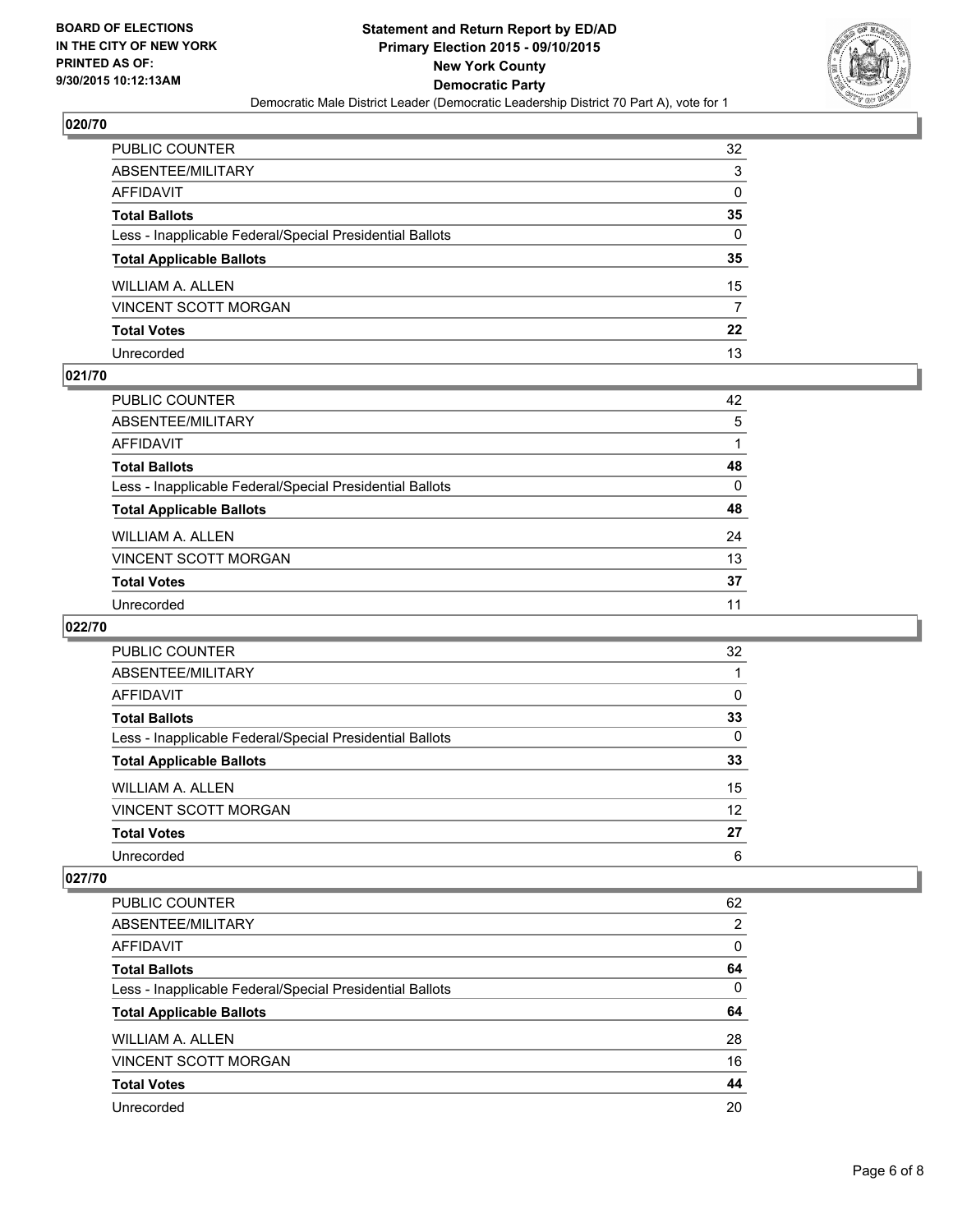

| PUBLIC COUNTER                                           | 59             |
|----------------------------------------------------------|----------------|
| ABSENTEE/MILITARY                                        | $\overline{4}$ |
| AFFIDAVIT                                                |                |
| Total Ballots                                            | 64             |
| Less - Inapplicable Federal/Special Presidential Ballots | $\mathbf{0}$   |
| <b>Total Applicable Ballots</b>                          | 64             |
| WILLIAM A. ALLEN                                         | 38             |
| VINCENT SCOTT MORGAN                                     | 11             |
| <b>Total Votes</b>                                       | 49             |
| Unrecorded                                               | 15             |

#### **038/70**

| PUBLIC COUNTER                                           | 39 |
|----------------------------------------------------------|----|
| ABSENTEE/MILITARY                                        | 6  |
| AFFIDAVIT                                                | 1  |
| Total Ballots                                            | 46 |
| Less - Inapplicable Federal/Special Presidential Ballots | 0  |
| <b>Total Applicable Ballots</b>                          | 46 |
| WILLIAM A. ALLEN                                         | 23 |
| VINCENT SCOTT MORGAN                                     | 12 |
| <b>Total Votes</b>                                       | 35 |
| Unrecorded                                               | 11 |

## **039/70**

| PUBLIC COUNTER                                           | 43 |
|----------------------------------------------------------|----|
| ABSENTEE/MILITARY                                        |    |
| AFFIDAVIT                                                | 0  |
| <b>Total Ballots</b>                                     | 44 |
| Less - Inapplicable Federal/Special Presidential Ballots | 0  |
| <b>Total Applicable Ballots</b>                          | 44 |
| <b>WILLIAM A. ALLEN</b>                                  | 32 |
| <b>VINCENT SCOTT MORGAN</b>                              | 6  |
| <b>Total Votes</b>                                       | 38 |
| Unrecorded                                               | 6  |

| <b>PUBLIC COUNTER</b>                                    | 51 |
|----------------------------------------------------------|----|
| ABSENTEE/MILITARY                                        | 6  |
| AFFIDAVIT                                                | 3  |
| <b>Total Ballots</b>                                     | 60 |
| Less - Inapplicable Federal/Special Presidential Ballots | 0  |
| <b>Total Applicable Ballots</b>                          | 60 |
| WILLIAM A. ALLEN                                         | 28 |
| <b>VINCENT SCOTT MORGAN</b>                              | 21 |
| <b>Total Votes</b>                                       | 49 |
|                                                          |    |